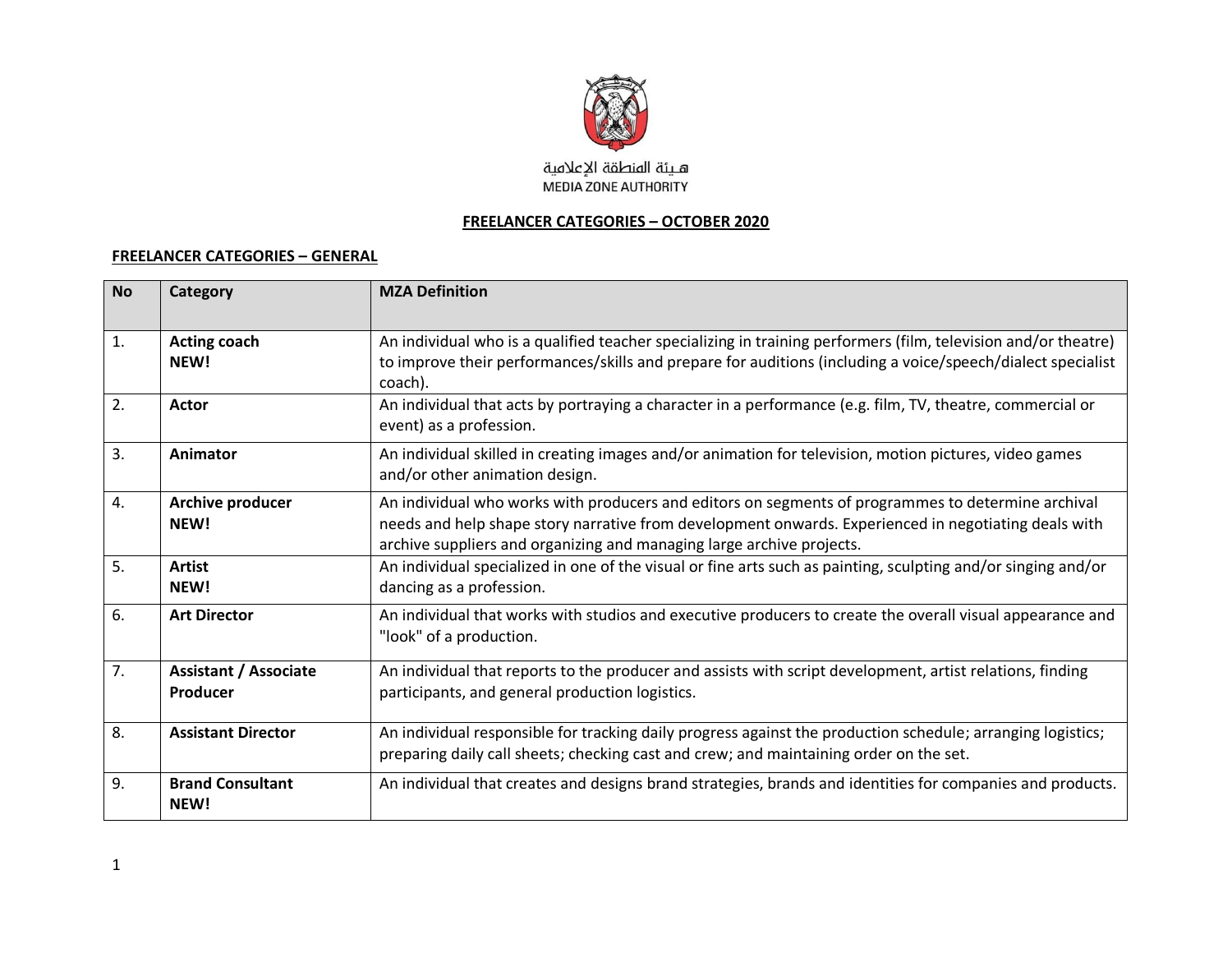

| <b>No</b> | Category                                     | <b>MZA Definition</b>                                                                                                                                                                                                                                                                                                                                                                      |
|-----------|----------------------------------------------|--------------------------------------------------------------------------------------------------------------------------------------------------------------------------------------------------------------------------------------------------------------------------------------------------------------------------------------------------------------------------------------------|
| 10.       | <b>Broadcast Engineer</b>                    | An individual that works with hardware and broadcast systems that are used across television, radio and<br>new media.                                                                                                                                                                                                                                                                      |
| 11.       | <b>Broadcast Graphics</b><br><b>Designer</b> | An individual skilled and experienced in designing 2D and 3D broadcast graphics.                                                                                                                                                                                                                                                                                                           |
| 12.       | <b>Boom operator</b><br>NEW!                 | An individual responsible for capturing sound during each take by ensuring accurate microphone<br>placement and suspending a boom mic above the shot with a boom pole.                                                                                                                                                                                                                     |
| 13.       | <b>Casting Director</b><br>NEW!              | An individual that supervises the casting of dramatic productions including, but not limited to: locating<br>talent; coordinating casting calls/auditions; selecting actors for roles; and liaising with directors/producers<br>in respect of all casting decisions.                                                                                                                       |
| 14.       | <b>Camera Assistant</b>                      | An individual who is skilled and experienced in assisting the camera operator in productions, either studio<br>based or location based.                                                                                                                                                                                                                                                    |
| 15.       | <b>Camera Operator</b>                       | An individual skilled and experienced in operating video cameras for productions, either studio based or<br>location based. Specialisms can include Crane Operator and Steadicam Operator.                                                                                                                                                                                                 |
| 16.       | Choreographer<br>NEW!                        | An individual who composes the sequence of steps and moves for a performance of dance as a<br>profession.                                                                                                                                                                                                                                                                                  |
| 17.       | <b>Colorist</b><br>NEW!                      | An individual who contributes to the mood, look and feel of a film/program by defining its colours. The<br>individual creates looks in collaboration with the director, DOP and production operatives and applies<br>them by using the appropriate tools in color grading. The individual must be a specialist in colour design<br>and manipulation of motion pictures in post-production. |
| 18.       | Composer                                     | An individual that composes original music.                                                                                                                                                                                                                                                                                                                                                |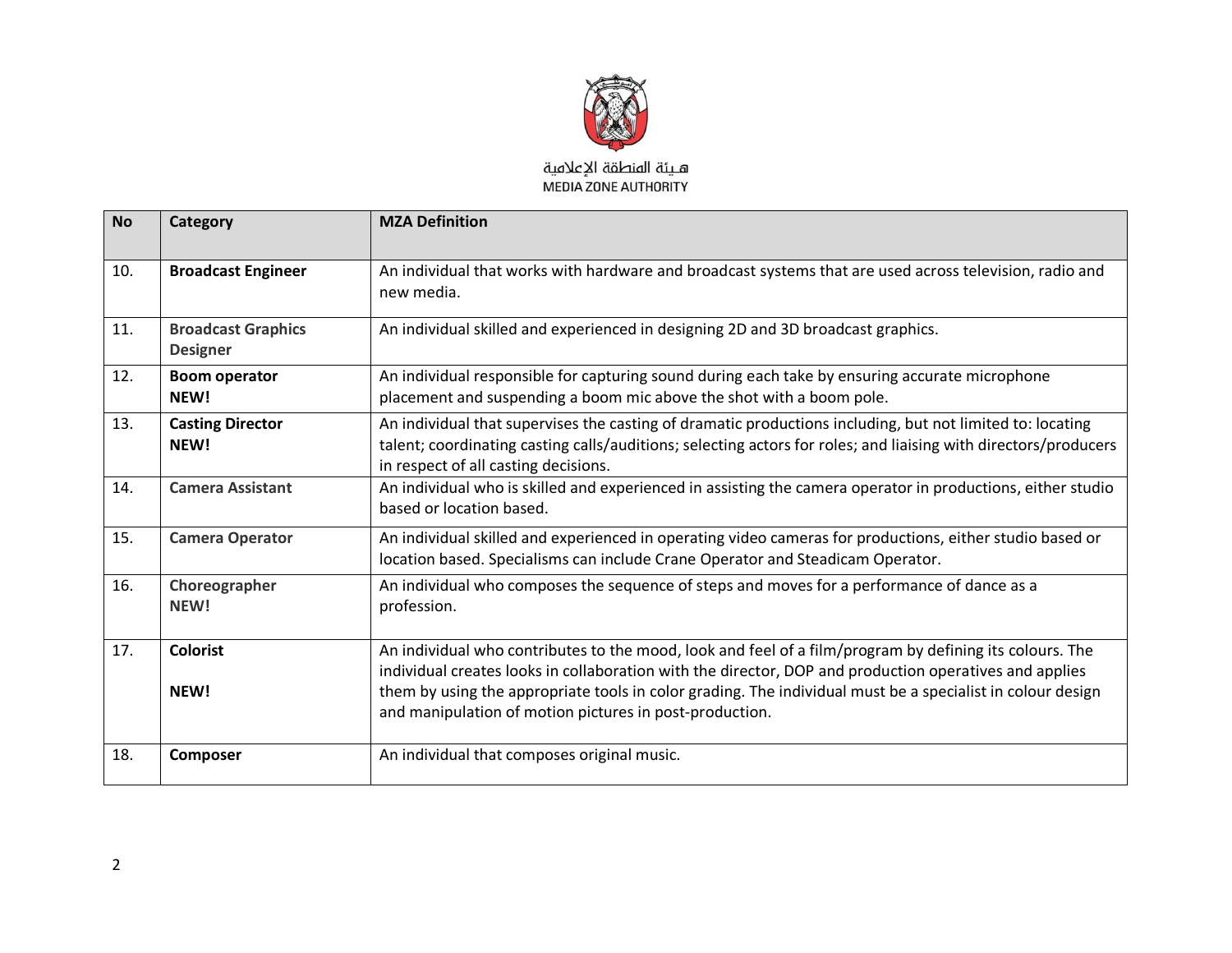

| <b>No</b> | Category                           | <b>MZA Definition</b>                                                                                                                                                                                                                                                                                                                                          |
|-----------|------------------------------------|----------------------------------------------------------------------------------------------------------------------------------------------------------------------------------------------------------------------------------------------------------------------------------------------------------------------------------------------------------------|
| 19.       | <b>Concept Designer</b>            | An individual that assists the designers in conceptualizing ideas for the construction of props, scenery,<br>costumes, and visual effects elements.                                                                                                                                                                                                            |
| 20.       | Copywriter                         | An individual responsible for preparing the words, slogans and/or script to promote products, companies<br>and individuals and/or to be used in advertising and other promotional materials.                                                                                                                                                                   |
| 21.       | <b>Costume Designer</b>            | An individual responsible for researching and designing the costumes and accessories for the actors and<br>actresses and overseeing the making, fitting, acquisition and rental of all wardrobe items.                                                                                                                                                         |
| 22.       | <b>Creative Director</b>           | An individual skilled in multiple creative disciplines that is responsible for bringing together all of the<br>creative ideas and concepts for the production and managing the creative team.                                                                                                                                                                  |
| 23.       | Digital imaging technician<br>NEW! | An individual in the camera department that is skilled in digital camera settings, systemization, signal<br>integrity and image manipulation to ensure the highest digital quality of images in a production.                                                                                                                                                  |
| 24.       | <b>Director</b>                    | An individual responsible for the creative decisions of a production. All technical heads of department<br>report to the director.                                                                                                                                                                                                                             |
| 25.       | <b>Director of Photography</b>     | An individual that works closely with the director in translating the screenplay into moving images.<br>Orchestrates the lighting, framing and shooting of the production and is ultimately responsible for all<br>production photography.                                                                                                                     |
| 26.       | <b>Editor: Audio/Video</b>         | An individual skilled and experienced in audio/video editing.                                                                                                                                                                                                                                                                                                  |
| 27.       | <b>Editor: Publishing</b><br>NEW!  | An individual experienced in providing, developing and amending the content of professional writing<br>(such as newspapers, magazines, novels) from all genres prior to their final publication.                                                                                                                                                               |
| 28.       | <b>Event Manager</b>               | An individual experienced in planning and executing events, taking responsibility for the creative,<br>technical and logistical elements. This includes, but is not limited to overall event design, brand building,<br>marketing and communication strategy, audio-visual production, scriptwriting, logistics, budgeting,<br>negotiation and client service. |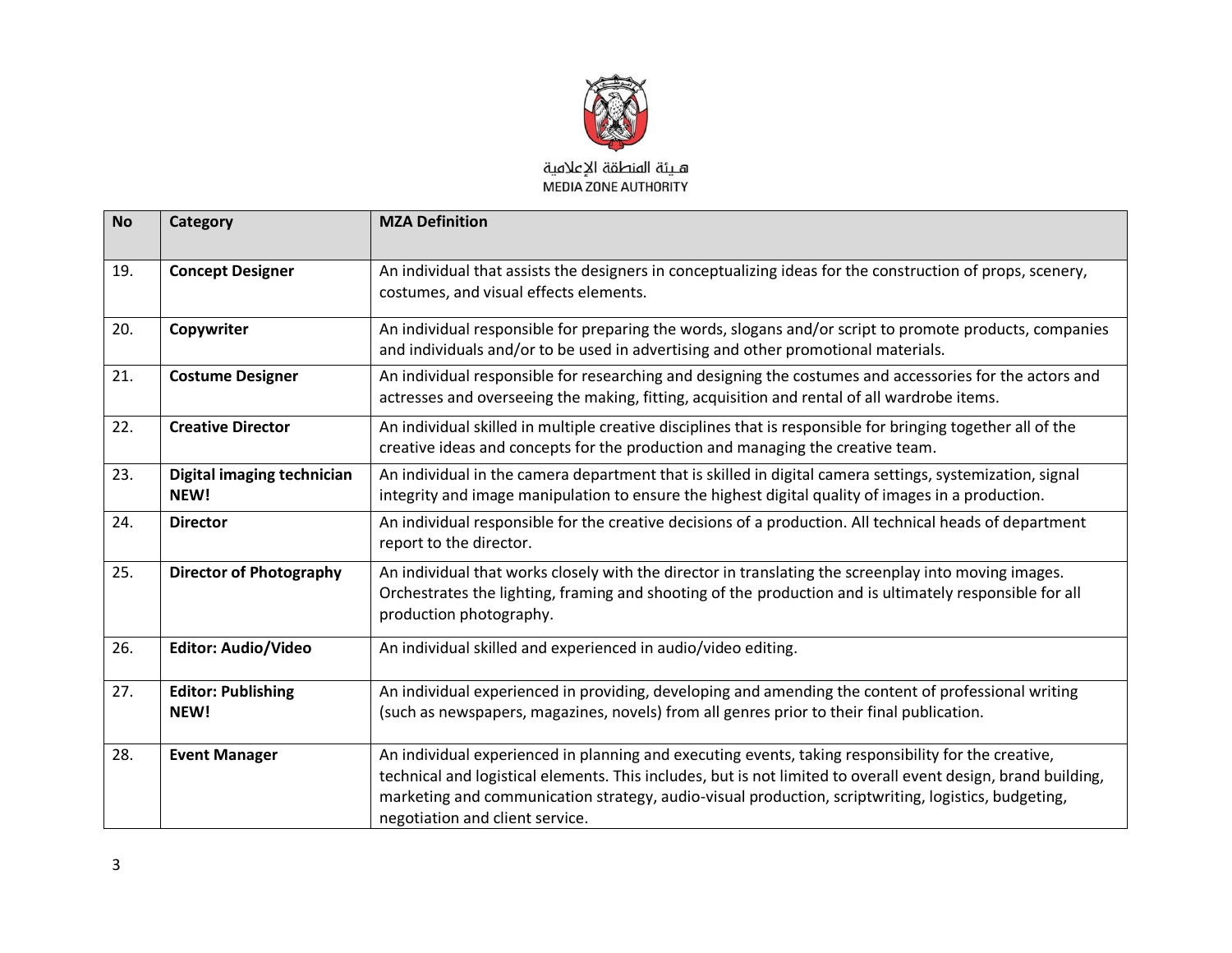

| <b>No</b> | Category                    | <b>MZA Definition</b>                                                                                                                                                                                                                            |
|-----------|-----------------------------|--------------------------------------------------------------------------------------------------------------------------------------------------------------------------------------------------------------------------------------------------|
| 29.       | <b>Executive Producer</b>   | An individual hired by a broadcaster, studio or production company to help manage every aspect of<br>production. The executive producer is the highest level of producer on a show. In television, this<br>individual can be the series creator. |
| 30.       | <b>Floor Manager</b>        | An individual skilled and experienced in managing studio shooting floors, maintaining the smooth<br>operation of production and being the link between the director in the gallery and talent on set.                                            |
| 31.       | <b>Focus puller</b><br>NEW! | An individual responsible for maintaining the camera lens' focus and ensuring a sharp image.                                                                                                                                                     |
| 32.       | <b>Foley Artist</b><br>NEW! | An individual who re-creates sounds for film, video, and other media in post-production to enhance audio<br>quality.                                                                                                                             |
| 33.       | Gaffer                      | An individual skilled and experienced as chief electrician on a shoot, responsible for all lighting<br>equipment.                                                                                                                                |
| 34.       | <b>Gallery Operator</b>     | An individual skilled and experienced in the operation of CG equipment, VT machines, and/or autocue and<br>video prompting from the production control room.                                                                                     |
| 35.       | <b>Graphic Designer</b>     | An individual experienced with particular design programs such as Quark Xpress, FreeHand, Illustrator,<br>Photoshop, 3D Studio, Acrobat, Director, Dreamweaver, HTML/FLASH, and has a solid understanding of<br>digital advertising.             |
| 36.       | Grip                        | An individual skilled and experienced in setting up a camera dolly, laying dolly tracks and moving the<br>camera along the track.                                                                                                                |
| 37.       | <b>Hairdresser</b>          | An individual skilled and experienced in hairdressing for productions.                                                                                                                                                                           |
| 38.       | <b>Journalist</b>           | An individual skilled in collecting and publishing information on various subjects including, but not limited<br>to current affairs, events, people, industry ongoings and trends.                                                               |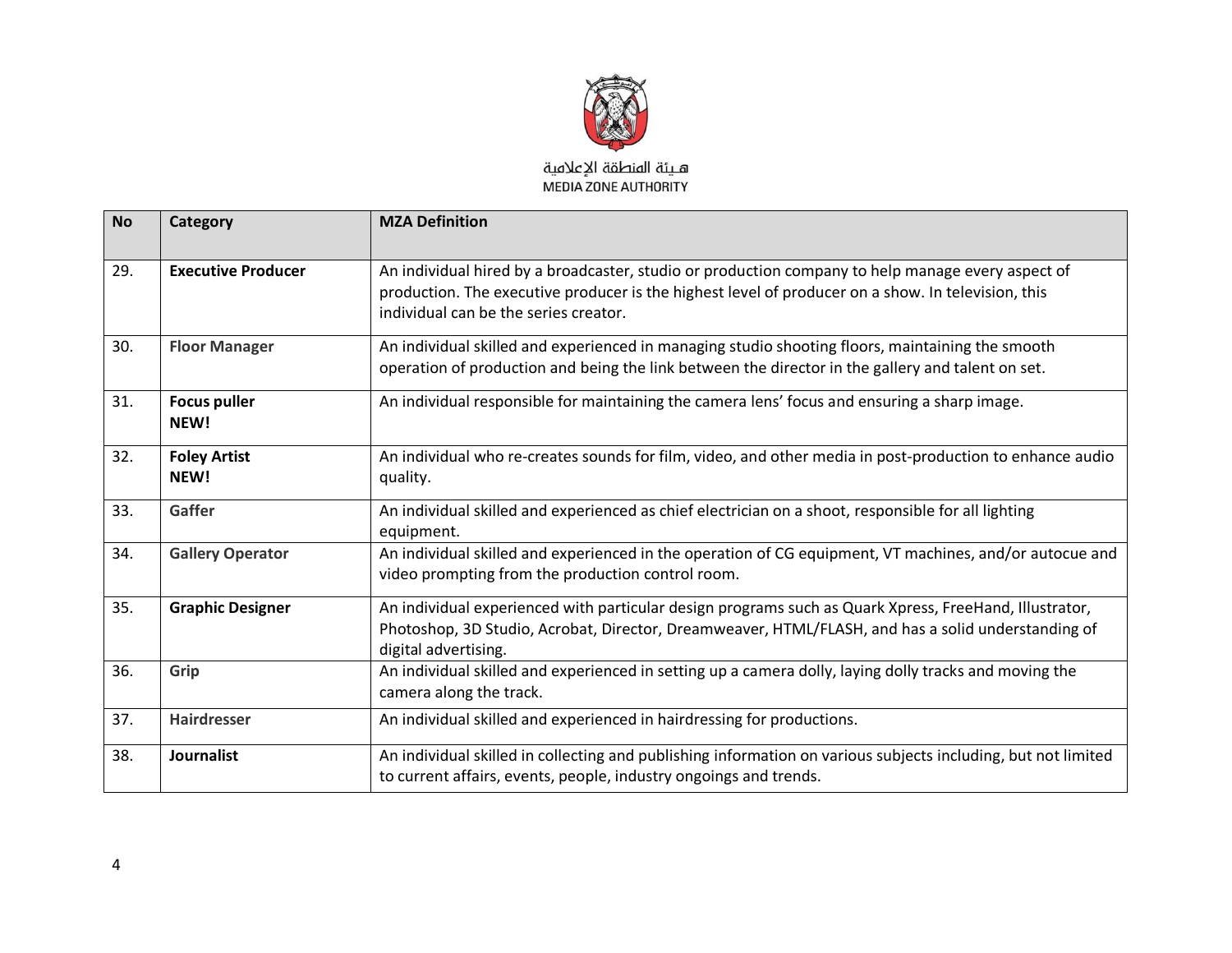

| <b>No</b> | Category                            | <b>MZA Definition</b>                                                                                                                                                                                                                                                                                                                                                       |
|-----------|-------------------------------------|-----------------------------------------------------------------------------------------------------------------------------------------------------------------------------------------------------------------------------------------------------------------------------------------------------------------------------------------------------------------------------|
| 39.       | <b>Lighting Assistant</b>           | An individual skilled and experienced in assisting the lighting operator with studio and/or location lighting<br>setup and operation for productions.                                                                                                                                                                                                                       |
| 40.       | <b>Lighting Operator</b>            | An individual skilled and experienced in studio and/or location lighting setup and operation for<br>productions.                                                                                                                                                                                                                                                            |
| 41.       | <b>Line Producer</b>                | An individual responsible for managing the budget of a film production. They may manage the day to day<br>physical aspects of the film production.                                                                                                                                                                                                                          |
| 42.       | <b>Location Assistant</b>           | An individual responsible for assisting the location manager and is on-set before, during, and after the<br>filming process. General responsibilities include, but are not limited to arriving first at the location to<br>allow the set dressers onto the set; maintaining the cleanliness of the location areas during filming and<br>fielding complaints from neighbors. |
| 43.       | <b>Location Manager</b>             | An individual responsible for finding and securing locations to be used for the production and<br>coordinating the logistics, permits and costs involved.                                                                                                                                                                                                                   |
| 44.       | <b>Make-up Artist</b>               | An individual skilled and experienced in make-up for productions and events. Specialisms include special<br>effects make-up/prosthetics and HD make-up.                                                                                                                                                                                                                     |
| 45.       | <b>Media Consultant</b>             | An individual skilled in advising clients on developing their media business and delivers media training.                                                                                                                                                                                                                                                                   |
| 46.       | <b>Media Management</b><br>Operator | An individual responsible for technical issues relating to delivery systems as well as editorial requirements<br>on a production.                                                                                                                                                                                                                                           |
| 47.       | <b>Music Director</b><br>NEW!       | An individual responsible for the musical aspects of a performance or production including, but not<br>limited to supervising and directing the music selected for a film, television series or other production.                                                                                                                                                           |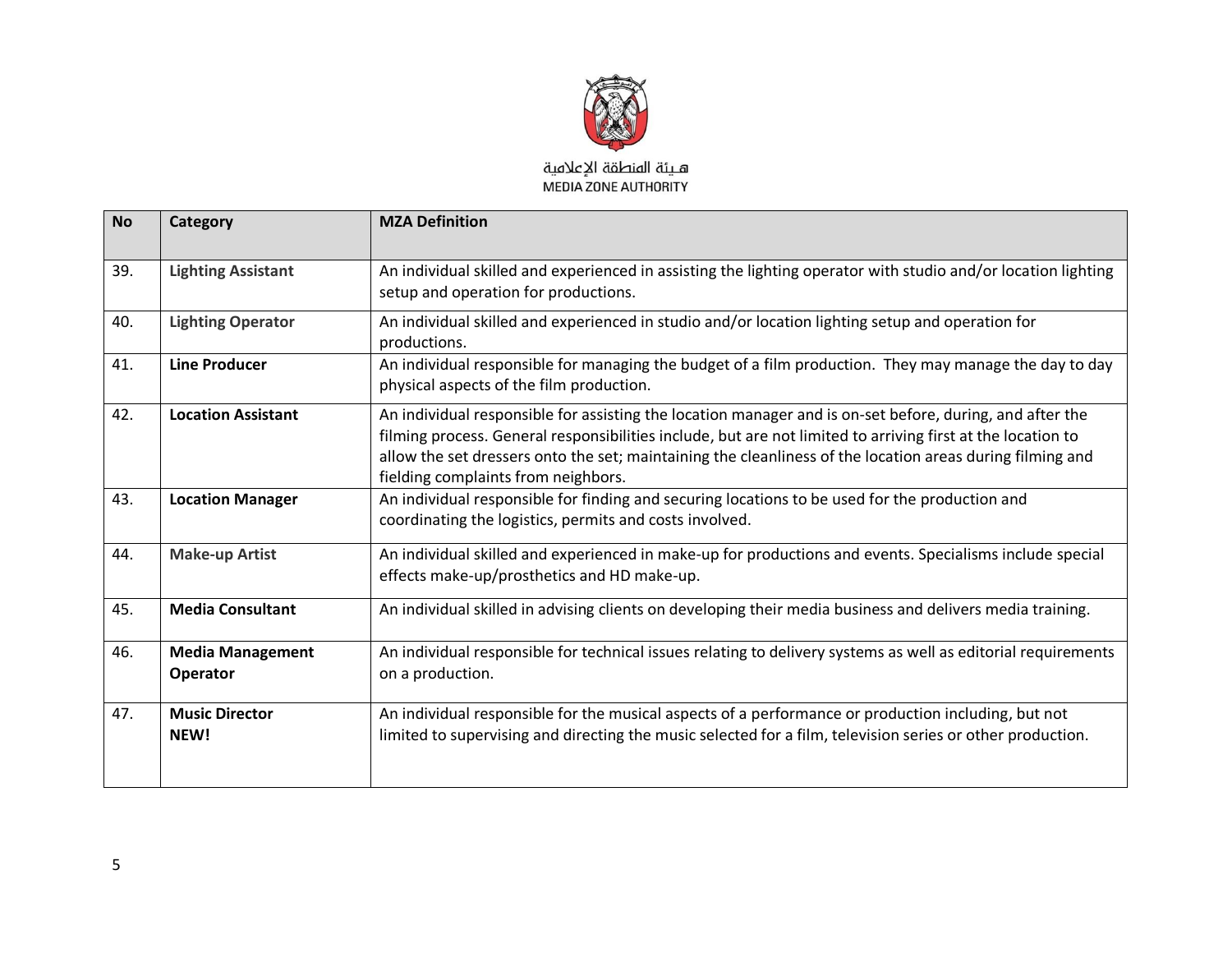

| <b>No</b> | Category                                            | <b>MZA Definition</b>                                                                                                                                                                                                                                                                                                                                                                                                                                                                 |
|-----------|-----------------------------------------------------|---------------------------------------------------------------------------------------------------------------------------------------------------------------------------------------------------------------------------------------------------------------------------------------------------------------------------------------------------------------------------------------------------------------------------------------------------------------------------------------|
| 48.       | <b>Musician</b><br>NEW!                             | An individual who plays a musical instrument as a profession.                                                                                                                                                                                                                                                                                                                                                                                                                         |
| 49.       | Photographer                                        | An individual who combines artistic talent and technical skill to produce professional photographs.                                                                                                                                                                                                                                                                                                                                                                                   |
| 50.       | <b>Post Production Sound</b><br><b>Editor</b>       | An individual skilled and experienced in production sound mixing (using systems such as ProTools) and<br>voiceover recording.                                                                                                                                                                                                                                                                                                                                                         |
| 51.       | <b>Post Production Supervisor</b>                   | An individual responsible for the post-production process, during which they maintain clarity of<br>information and good channels of communication between the Producer, Editor, Supervising Sound<br>Editor, the Facilities' Companies and the Production Accountant.                                                                                                                                                                                                                |
| 52.       | PR & Communication /<br><b>Marketing Consultant</b> | An individual who is a communications specialist who works as an intermediary between the public and<br>an organization or business. The organization is dependent on the public relations consultant to<br>effectively disseminate and communicate its mission, policies and goals to the public. Additionally, public<br>relations consultants inform a business of the public's worries and expectations to help the business<br>maintain a positive relationship with the public. |
| 53.       | <b>Presenter/Commentator</b>                        | An individual responsible for introducing, hosting and providing commentary for programs and<br>interviewing guests via all forms of media.                                                                                                                                                                                                                                                                                                                                           |
| 54.       | Producer                                            | An individual responsible for all aspects of the production, ranging from its creative development<br>(including the appointment of the director) through to managing its budget. He/she is ultimately<br>responsible for the management of all staff. Also includes games producers.                                                                                                                                                                                                 |
| 55.       | <b>Production Accountant</b>                        | An individual responsible for keeping track of all financial costs and transactions incurred in a production.<br>Works closely with the project manager in preparing preliminary budgets and monitors the budgetary<br>status of the production. Generates a "hot cost" report that outlines where an episode is financially on a<br>daily basis.                                                                                                                                     |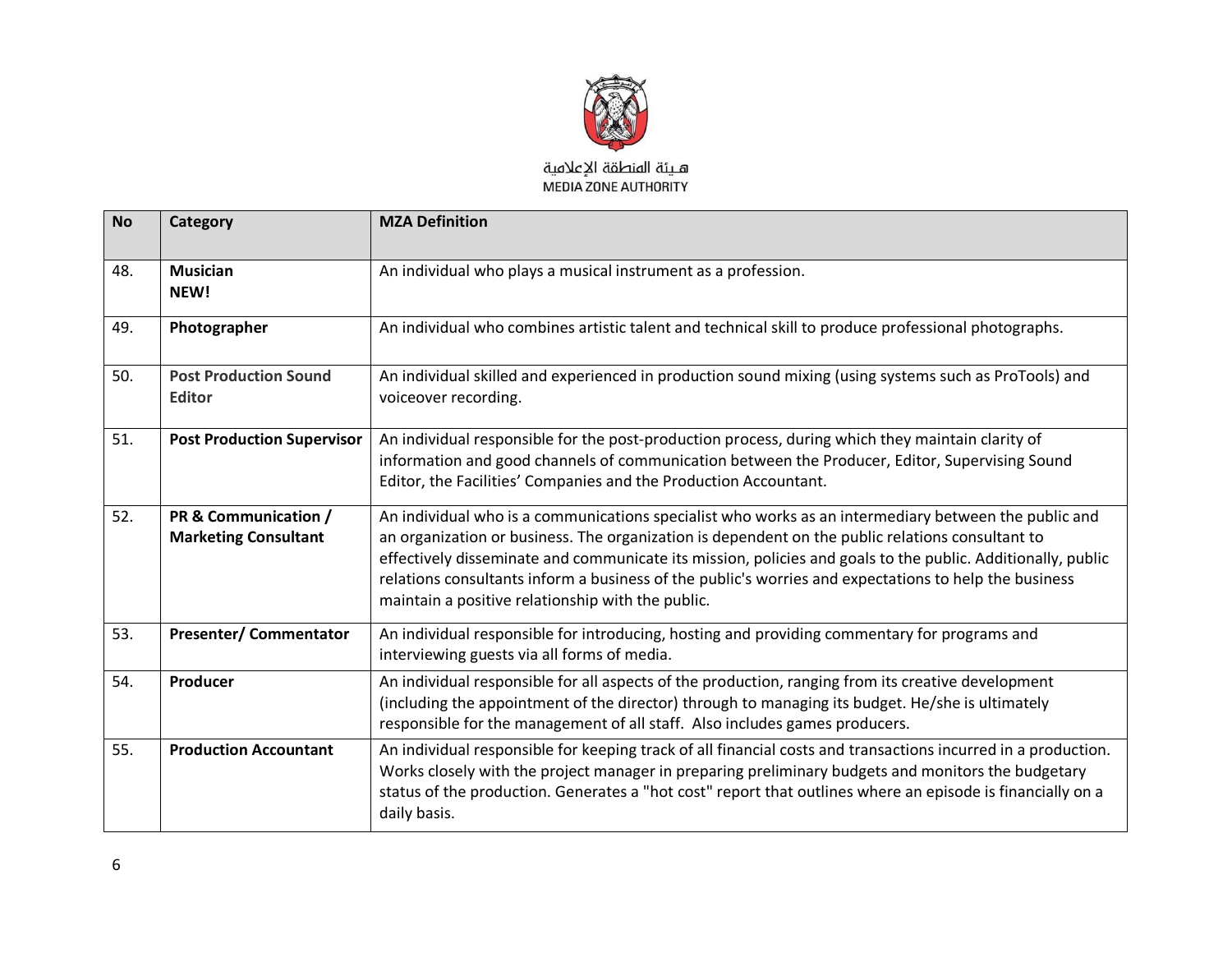

| <b>No</b> | Category                                            | <b>MZA Definition</b>                                                                                                                                                                                                                                                                                                                                                                                        |
|-----------|-----------------------------------------------------|--------------------------------------------------------------------------------------------------------------------------------------------------------------------------------------------------------------------------------------------------------------------------------------------------------------------------------------------------------------------------------------------------------------|
| 56.       | <b>Production Assistant</b>                         | An individual who acts as an assistant to the director including but not limited to marking up camera<br>scripts; controlling timings of the production; logging good and bad takes, calling shots (in drama and<br>music production). Also acts as the point of contact with channel presenters in live shows.                                                                                              |
| 57.       | <b>Production chaperone</b><br>NEW!                 | An individual qualified to work with children and is responsible for the care of children during production<br>including on set and during travel between shooting locations.                                                                                                                                                                                                                                |
| 58.       | <b>Production Coordinator</b>                       | An individual who EITHER reports to the project manager, and is responsible for supervising<br>administration and the finances OR acts as a liaison between the production office and the<br>set/production crew - they are responsible for setting up the production and writer offices and the<br>technical details relating to a production and making all first contacts for dates, locations, and fees. |
| 59.       | <b>Production Designer</b>                          | An individual who works closely with producers and the director to determine how they see the<br>production, and by choice of colours, textures, and materials determines the overall "look" and<br>contributes to the emotional tone of the production. Supervises the search of locations, designs sets, and<br>oversees the drawing up of blue prints and the building and dressing of all sets.          |
| 60.       | <b>Production Engineer</b>                          | An individual skilled and experienced in the operation and maintenance of studios and gallery technical<br>equipment.                                                                                                                                                                                                                                                                                        |
| 61.       | <b>Production Interpreter/</b><br><b>Translator</b> | An Individual who is skilled and experienced in language interpretation, especially one who translates<br>speech orally or into sign language.                                                                                                                                                                                                                                                               |
| 62.       | <b>Production Manager</b>                           | An individual who coordinates and supervises all administrative, financial, and technical details of a<br>production, assists the producer in hiring the technical crew and making all first contacts for dates,<br>locations, and fees. During production, the production manager approves changes in scheduling and the<br>budget and act as an intermediary between the producer/management and the crew. |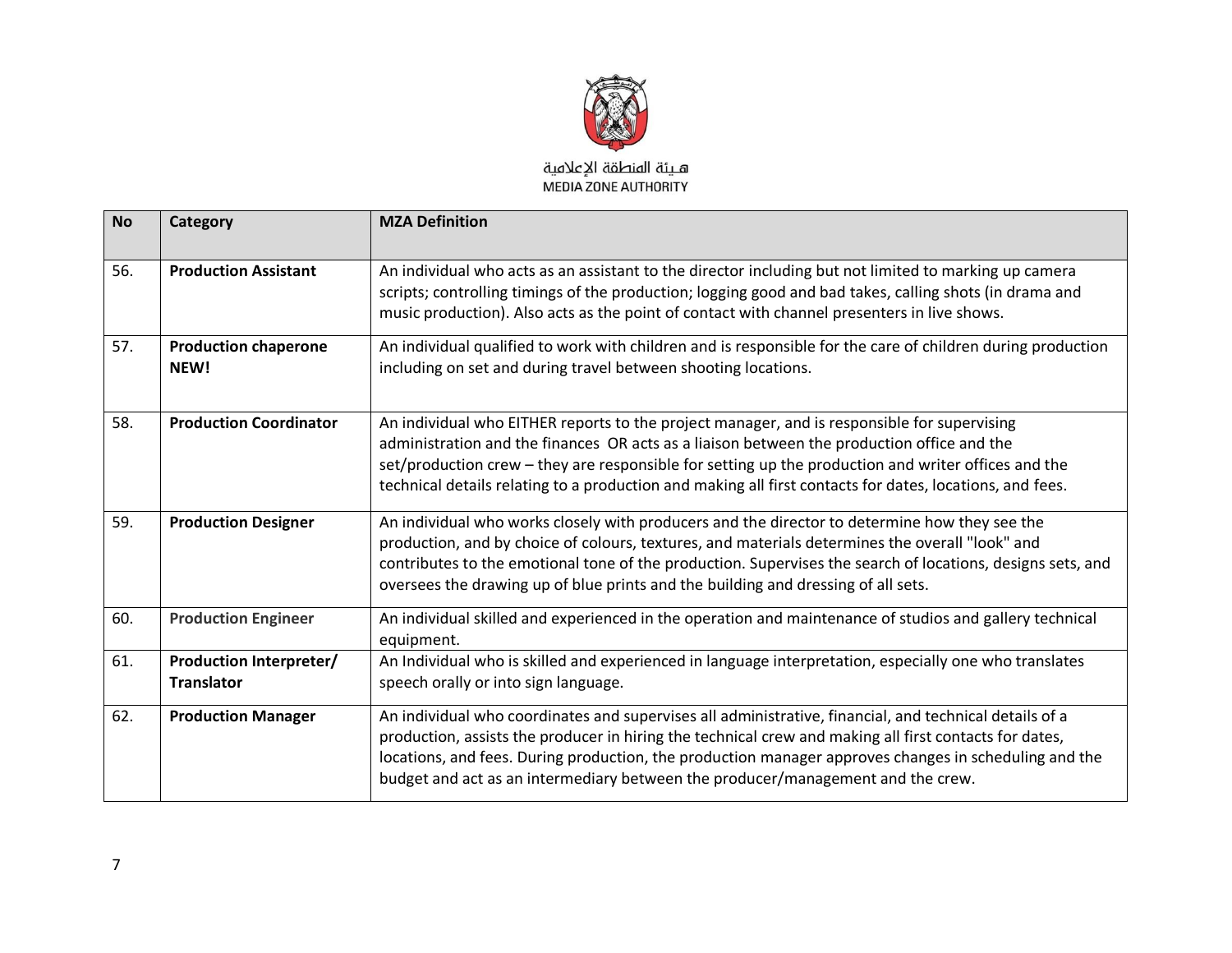

| <b>No</b> | Category                                            | <b>MZA Definition</b>                                                                                                                                                                                                                                                                                                                         |
|-----------|-----------------------------------------------------|-----------------------------------------------------------------------------------------------------------------------------------------------------------------------------------------------------------------------------------------------------------------------------------------------------------------------------------------------|
| 63.       | <b>Production safety manager</b><br>NEW!            | An individual responsible for ensuring that the production meets the relevant health and safety<br>standards, which may be updated from time to time.                                                                                                                                                                                         |
| 64.       | <b>Production Sound</b><br><b>Assistant</b>         | An individual skilled and experienced in assisting the sound engineer with studio and/or location sound<br>recording setup and operation for productions.                                                                                                                                                                                     |
| 65.       | <b>Production Sound</b><br><b>Engineer</b>          | An individual skilled and experienced in studio and/or location sound recording setup and operation for<br>productions.                                                                                                                                                                                                                       |
| 66.       | <b>Production Transport</b><br><b>Assistant</b>     | An individual who assists the transport captain with any requirements.                                                                                                                                                                                                                                                                        |
| 67.       | <b>Production Transport</b><br><b>Manager</b>       | An individual who manages the use of the support vehicles, as well as the trucks and vans used to<br>transport equipment.                                                                                                                                                                                                                     |
| 68.       | <b>Re-recording Mixer /</b><br><b>Dubbing Mixer</b> | An individual who balances the sounds prepared by the dialogue, music and effects editors.                                                                                                                                                                                                                                                    |
| 69.       | Researcher                                          | An individual who provides support to the producer and production team by suggesting ideas for<br>programs; sources contacts and contributors; and collects, verifies and prepares information for film and<br>television productions. Also assists with organizing, planning and researching the program. Also includes<br>games researcher. |
| 70.       | <b>Screenwriter / Scriptwriter</b>                  | An individual responsible for researching the story, developing the narrative, writing the screenplay, and<br>delivering it, in the required format, to the Producers.                                                                                                                                                                        |
| 71.       | <b>Set Designer</b>                                 | An individual responsible for the designing of sets for studio productions.                                                                                                                                                                                                                                                                   |
| 72.       | <b>Set Rigger</b>                                   | An individual responsible for the construction / rigging of production studio sets.                                                                                                                                                                                                                                                           |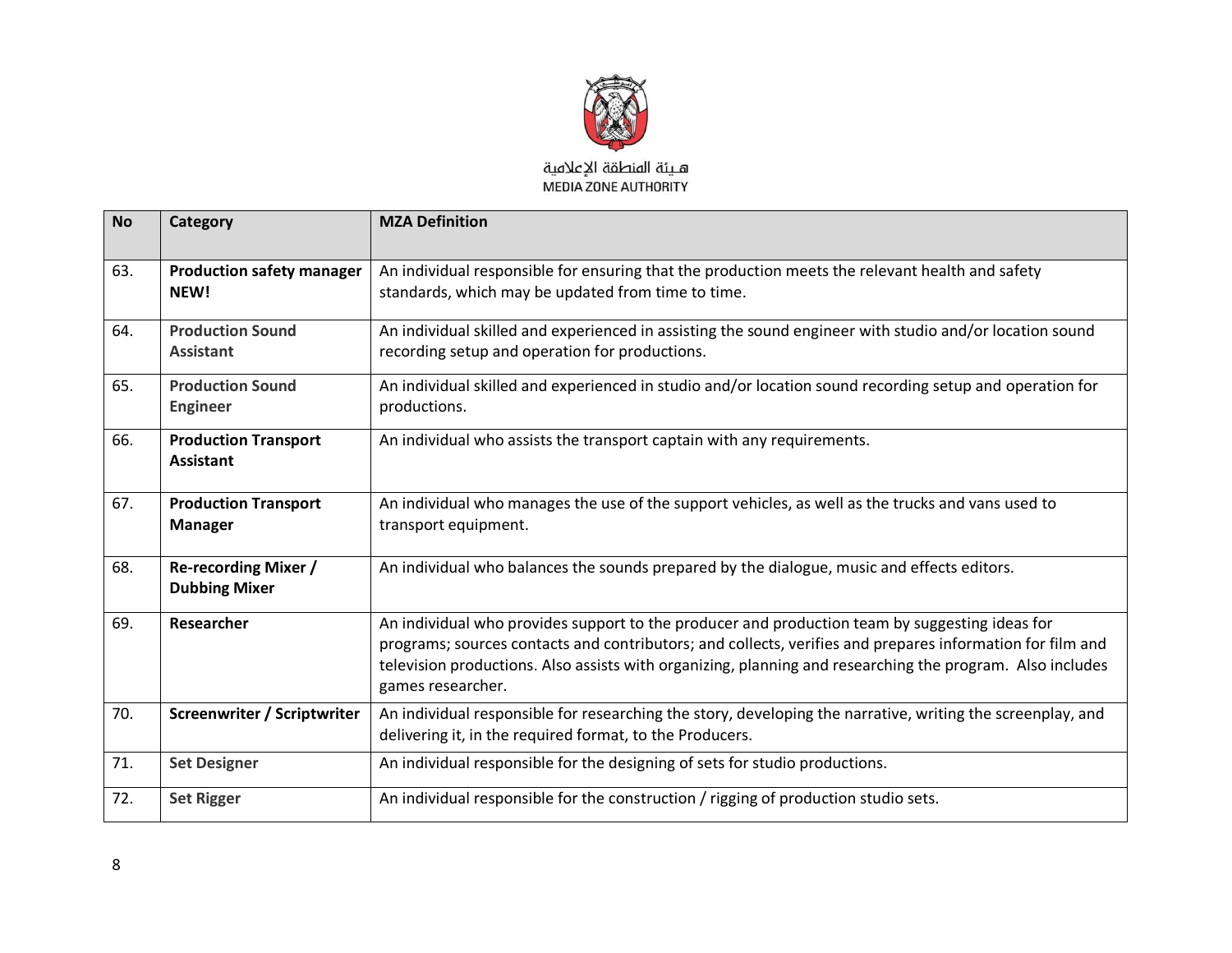

| <b>No</b> | Category                          | <b>MZA Definition</b>                                                                                                                                                                                                                                                                                                                                                                                                                                                                                    |
|-----------|-----------------------------------|----------------------------------------------------------------------------------------------------------------------------------------------------------------------------------------------------------------------------------------------------------------------------------------------------------------------------------------------------------------------------------------------------------------------------------------------------------------------------------------------------------|
| 73.       | <b>Social Media Specialist</b>    | An individual who builds and executes social media strategy through competitive research, platform<br>determination, benchmarking, messaging and audience identification. Generates edits, publishes and<br>shares daily content that builds meaningful connections and encourages community members to take<br>action. Sets up and optimizes company pages within each platform to increase the visibility of a<br>company's social content.                                                            |
| 74.       | <b>Software Developer</b><br>NEW! | An individual skilled and experienced in researching, designing, implementing and<br>managing software programs (i.e. web or mobile platforms); identifying areas for modification in existing<br>programs and subsequently developing these modification; and project managing software development<br>including, but not limited to version control, adherence to timelines and meeting milestones.                                                                                                    |
| 75.       | Sound designer<br>NEW!            | An individual responsible for providing any required sounds to accompany screen action. They work<br>closely with the production mixer, sound supervisor, the editor, and the director to create original sound<br>elements.                                                                                                                                                                                                                                                                             |
| 76.       | <b>Special Effects Technician</b> | An individual that assists with creating special effects for a production.                                                                                                                                                                                                                                                                                                                                                                                                                               |
| 77.       | <b>Stunt Performer</b><br>NEW!    | An individual responsible for performing and/or choreographing the stunt scenes in a production.                                                                                                                                                                                                                                                                                                                                                                                                         |
| 78.       | <b>Technical Director</b>         | An individual responsible for putting into action the commands of the director. Operates a switcher upon<br>which he/she selects which camera or tape source will be seen at any given time. The technical director is<br>also the head of the technical crew. They relay information to the crew such as meal breaks and represent<br>the crew's needs on a variety of matters for the production. Works closely with the crew to ensure a high-<br>quality response to a producer or director's needs. |
| 79.       | <b>Transmissions Operator</b>     | An individual who develops and ensures a smooth delivery of services/feeds/streams and operates the<br>live occasional broadcast environment including, but not limited to tape/server recordings, switching<br>feeds, satellite/fibre downlinks and satellite and fibre bookings.                                                                                                                                                                                                                       |
| 80.       | <b>Production Stylist</b>         | An individual skilled and experienced in contemporary and period styling for productions.                                                                                                                                                                                                                                                                                                                                                                                                                |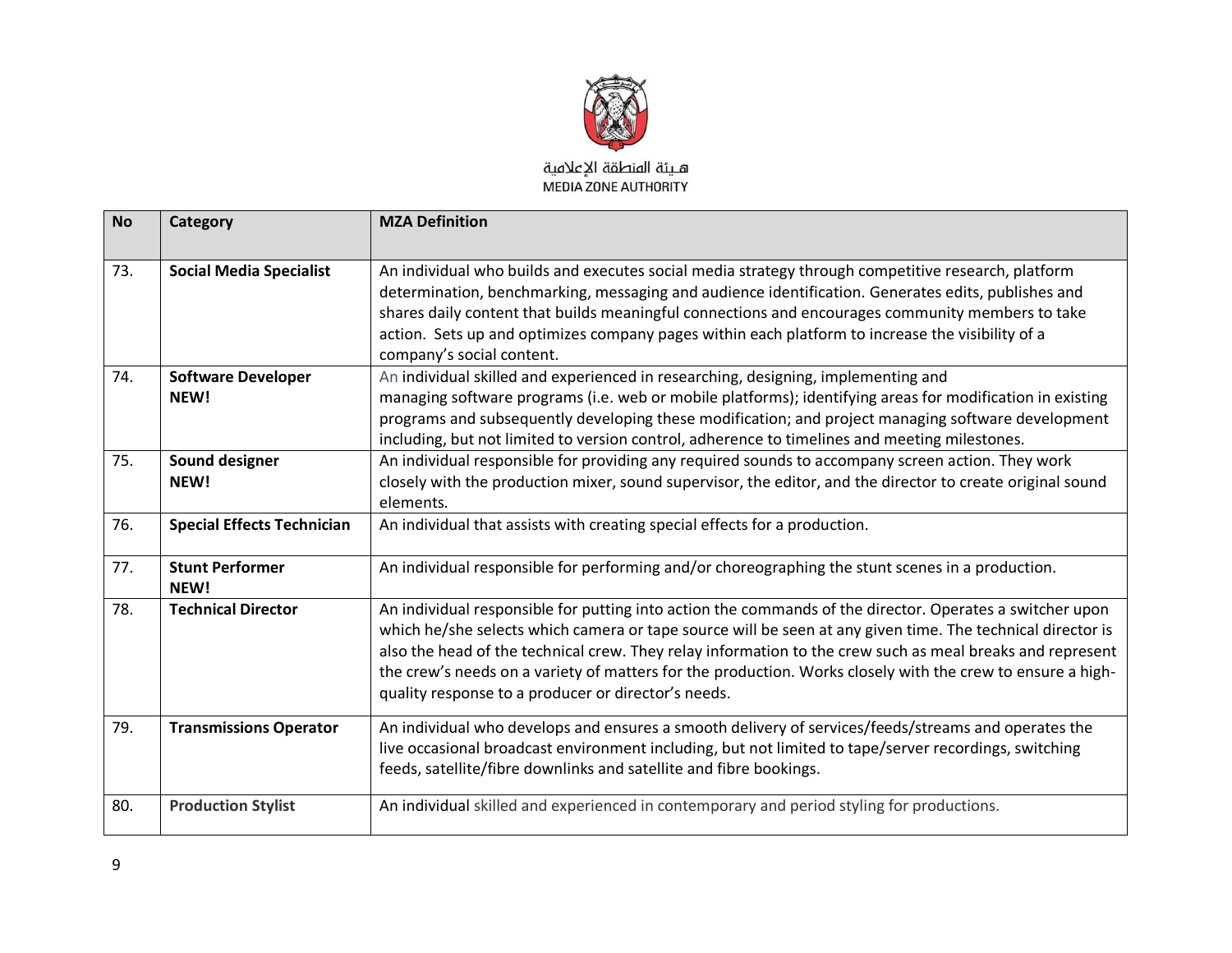

| <b>No</b> | Category                              | <b>MZA Definition</b>                                                                                                                                                                                                                         |
|-----------|---------------------------------------|-----------------------------------------------------------------------------------------------------------------------------------------------------------------------------------------------------------------------------------------------|
| 81.       | <b>Vision Mixer</b>                   | An individual skilled and experienced in mixing cameras in the Gallery for studio or outside broadcast<br>productions.                                                                                                                        |
| 82.       | Videographer<br>NEW!                  | An individual who combines artistic talent and technical skill to produce professional videos.                                                                                                                                                |
| 83.       | <b>Voiceover Artist</b>               | An individual whose voice will be used to create a voiceover.                                                                                                                                                                                 |
| 84.       | <b>Wardrobe Stylist</b>               | An individual who selects the clothing for published editorial features, print or television advertising<br>campaigns, music videos, concert performances, and any public appearances made by celebrities, models<br>or other public figures. |
| 85.       | Wardrobe/costume<br>assistant<br>NEW! | An individual responsible for finding, making and looking after clothes and costumes used in theatre, film<br>and television productions working under the direction of a Wardrobe Stylist and/or Costume Designer.                           |
| 86.       | <b>Web and App Designer</b><br>NEW!   | An individual skilled and experienced in designing and creating all features of a website and/or<br>application.                                                                                                                              |
| 87.       | <b>Web and App Developer</b>          | An individual skilled as a programmer or software developer who specializes in, or is specifically engaged<br>in, the development of websites and/or applications and/or gaming software                                                      |
| 88.       | Writer<br>NEW!                        | An individual who is a professional writer and composes all types of literature and other written works for<br>publication                                                                                                                    |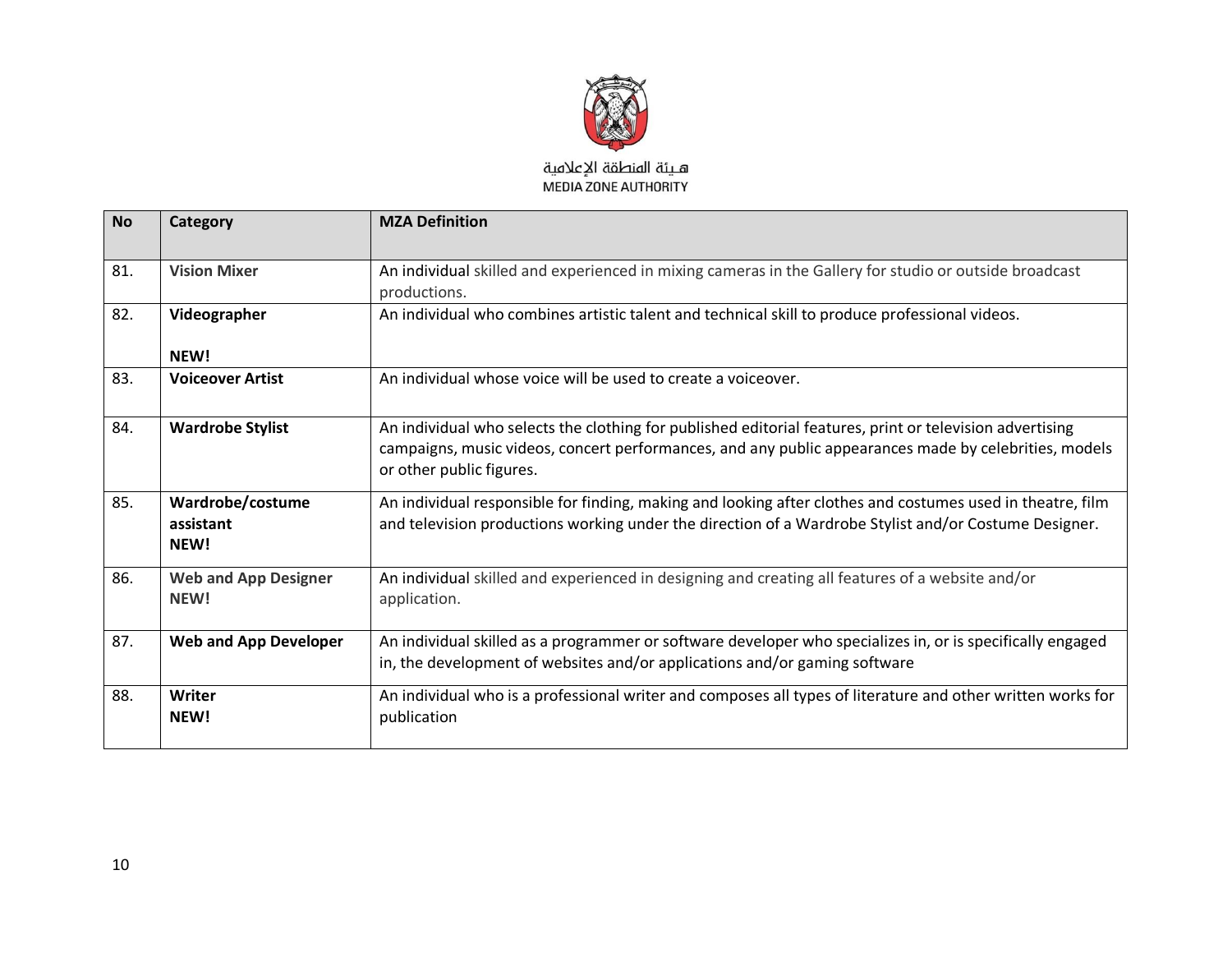

MEDIA ZONE AUTHORITY

## **FREELANCER CATEGORIES – GAMING – NEW CATEGORIES**

| <b>No</b> | Category                          | <b>MZA Definition</b>                                                                                                                                                                                                                                                                                                                                                                           |
|-----------|-----------------------------------|-------------------------------------------------------------------------------------------------------------------------------------------------------------------------------------------------------------------------------------------------------------------------------------------------------------------------------------------------------------------------------------------------|
| 1.        | <b>Game Engine Developer</b>      | An individual who is an experienced software developer and who specializes in, or is specifically engaged<br>in, the development of gaming software and software development environments for building video<br>games.                                                                                                                                                                          |
| 2.        | <b>Game Programmer</b>            | An individual who is an experienced programmer and who specializes in developing codebases for video<br>games or related software, which may include gameplay, audio, physics, artificial intelligence, graphics, or<br>any other single area required to make a video game function.                                                                                                           |
| 3.        | <b>Online Programmer</b>          | An individual responsible for creating, debugging, maintaining and optimizing a game's online<br>services/ensuring continuous play and the related tools that are used for the game's development.                                                                                                                                                                                              |
| 4.        | <b>Gaming Artist</b>              | An individual skilled in creating artistic aspects for video games/mobile games including, but not limited to<br>animation and characters in 2D and 3D for video games; visual effects; in-game rendered cinematics;<br>and/or other animation design for the gaming industry.                                                                                                                  |
| 5.        | <b>Game Designer</b>              | An individual skilled in creating the system of the game, the vision of the game including producing<br>documents to explain game flow/functionality/design.                                                                                                                                                                                                                                    |
| 6.        | <b>Creative Director - Gaming</b> | An individual responsible for the overall vision of the gaming product, which includes gameplay, visual<br>style, story, audio assets, cinematics, and marketing materials. Experienced and knowledgeable regarding<br>the gaming industry market and uses this knowledge to conceptualize games.                                                                                               |
| 7.        | <b>Art Director - Gaming</b>      | An individual who is an experienced senior artistic director, ultimately responsible for the aesthetics of<br>the finished game. This person supervises teams of artists, animators, and designers.                                                                                                                                                                                             |
| 8.        | <b>Event Manager - E-sports</b>   | An individual who plans and executes the event, taking responsibility for the creative, technical and<br>logistical elements of E-sports competitions, tournaments and/or gaming industry events. This includes<br>overall event design, brand building, marketing and communication strategy, audio-visual production,<br>scriptwriting, logistics, budgeting, negotiation and client service. |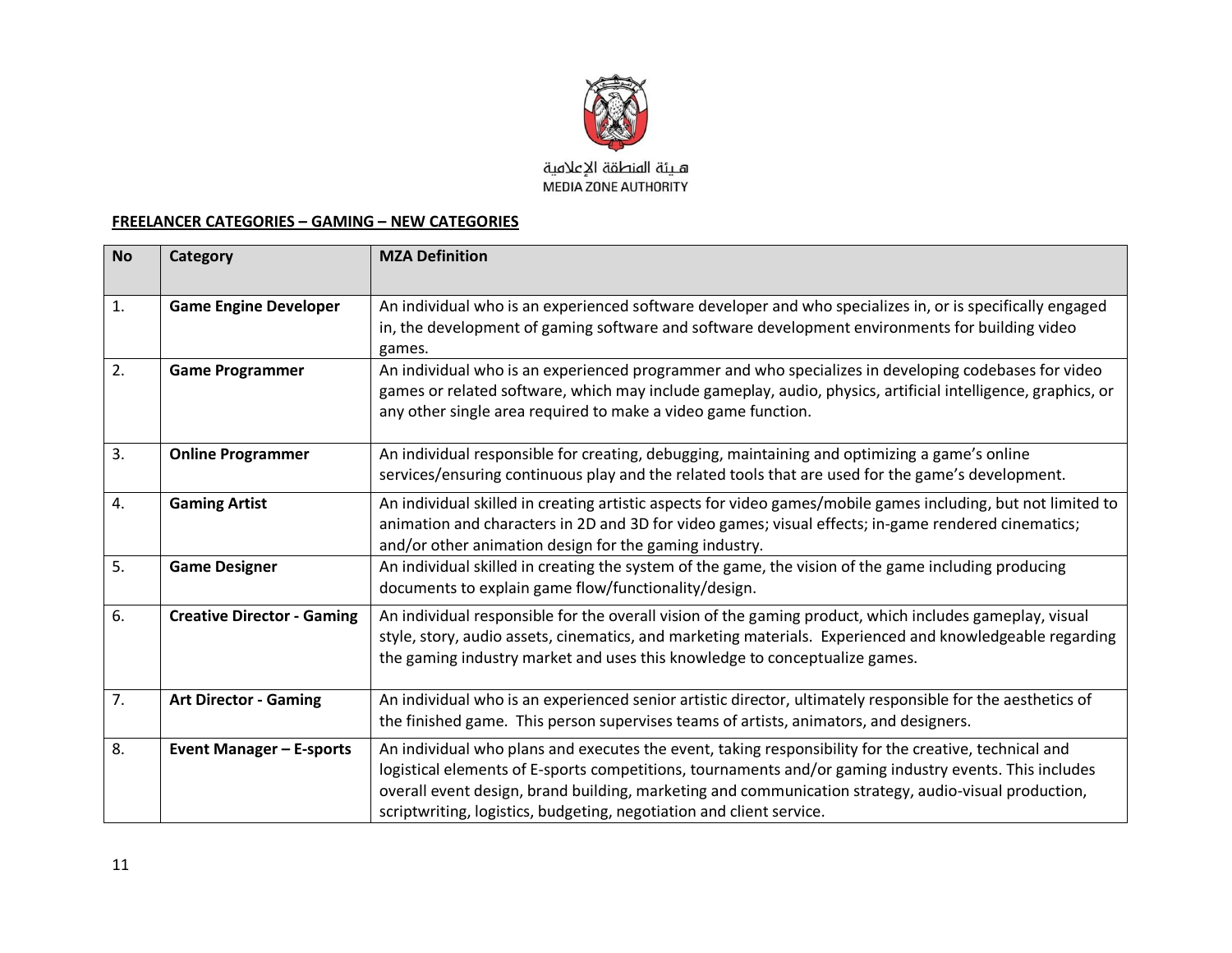

| <b>No</b> | Category                                                      | <b>MZA Definition</b>                                                                                                                                                                                                                                                                         |
|-----------|---------------------------------------------------------------|-----------------------------------------------------------------------------------------------------------------------------------------------------------------------------------------------------------------------------------------------------------------------------------------------|
| 9.        | <b>Marketing Artist</b>                                       | An individual skilled as a graphic designer who creates and arranges images to communicate a message,<br>including logo design, 3D design, product decoration, packaging, signs, identities etc.                                                                                              |
| 10.       | <b>Marketing &amp; Branding</b><br><b>Consultant - Gaming</b> | An individual who consults on, creates and designs creative ideas to promote, build and revitalize brands<br>and products for the gaming industry.                                                                                                                                            |
| 11.       | <b>Gaming Industry</b><br><b>Consultant</b>                   | An individual consultant who advises clients on developing their media strategies, media plans, marketing<br>objectives with specific expertise in the gaming industry                                                                                                                        |
| 12.       | <b>Gaming Community</b><br><b>Manager</b>                     | An individual responsible for managing and supporting the community of a particular game, E-sport,<br>tournament provider or other area of gaming.                                                                                                                                            |
| 13.       | <b>Social Media Influencer -</b><br><b>Gaming</b>             | An individual user on social media who has established credibility in the gaming industry through<br>sponsorship, partnership, endorsement and/or who receives recurring/regular payment for posts and/or<br>who has a large volume of followers and views of their content.                  |
| 14.       | <b>Video Game Producer</b>                                    | An individual responsible for all aspects of video game production, ranging from assembling and managing<br>a team of designers/artists/programmers to creative development as well as managing budgets. He/she is<br>ultimately responsible for the management of all staff for the project. |
| 15.       | <b>Video Game Associate</b><br>Producer                       | An individual who reports to the Video Game Producer and assists with all aspects of video game<br>production as required by the Video Game Producer.                                                                                                                                         |
| 16.       | <b>Gaming Script Writer</b>                                   | An individual responsible for researching the story, developing the narrative, explaining the<br>environments, characters, details of different scenes, event triggers etc. and delivering it in the required<br>digital format.                                                              |
| 17.       | <b>Video Game Composer</b>                                    | An individual who composes music and does the sequencing, orchestrating and mixing for video games.                                                                                                                                                                                           |
| 18.       | <b>Gaming - Voiceover Artist</b>                              | An individual whose voice will be used to create a voiceover or sound effects for video-games.                                                                                                                                                                                                |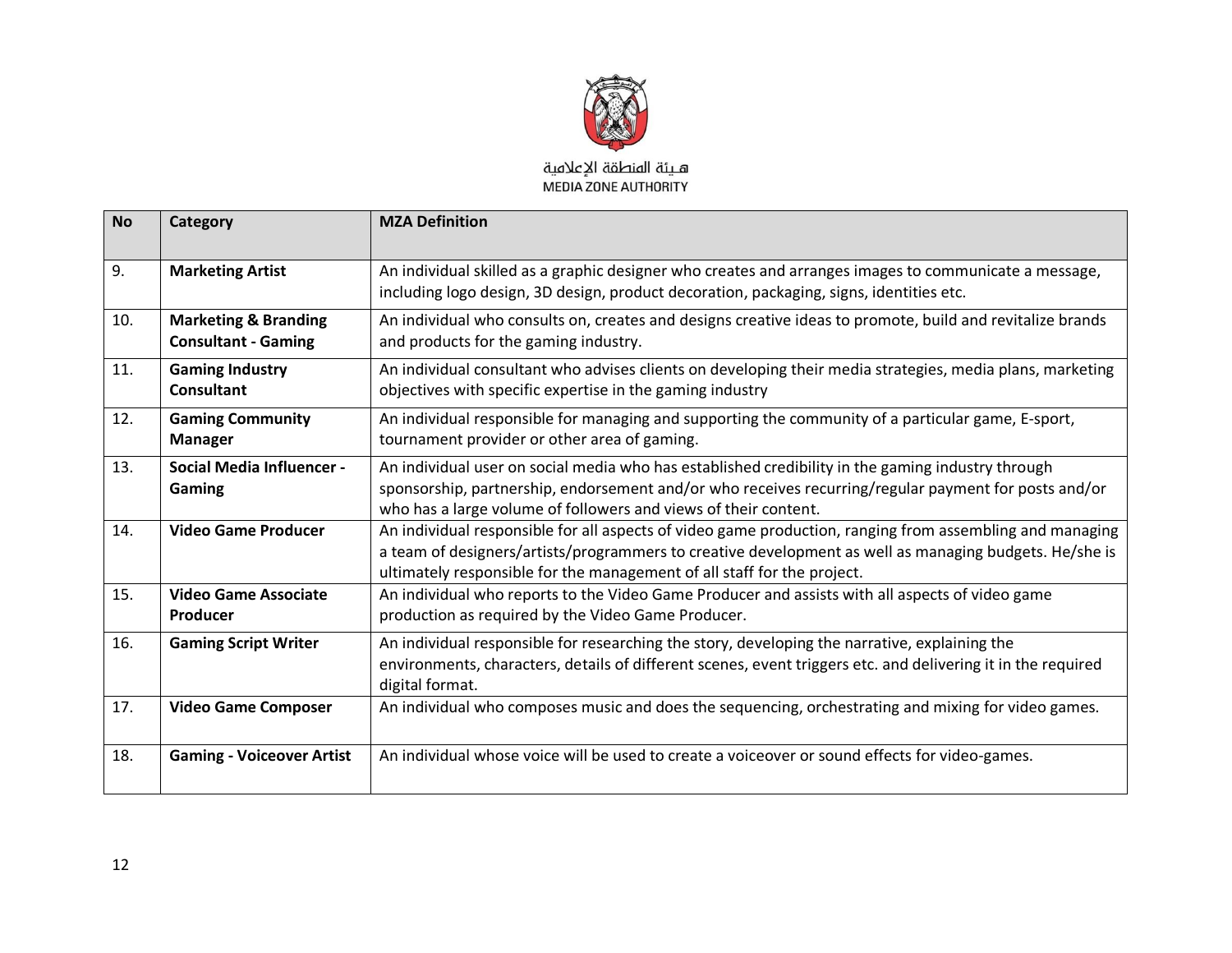

| <b>No</b> | Category                                        | <b>MZA Definition</b>                                                                                                                                                                                                                                                                                                                                                                                                                                                                                      |
|-----------|-------------------------------------------------|------------------------------------------------------------------------------------------------------------------------------------------------------------------------------------------------------------------------------------------------------------------------------------------------------------------------------------------------------------------------------------------------------------------------------------------------------------------------------------------------------------|
| 19.       | <b>Gaming Localization</b><br><b>Specialist</b> | An individual experienced in localizing (including translation, cultural alterations etc.) video games.                                                                                                                                                                                                                                                                                                                                                                                                    |
| 20.       | <b>VR / AR Specialist</b>                       | An individual who is experienced in the development and implementation of virtual reality and<br>augmented reality technology.                                                                                                                                                                                                                                                                                                                                                                             |
| 21.       | <b>VR/AR Artist</b>                             | An individual who is experienced in the production of VR/AR creative design, artwork and content.                                                                                                                                                                                                                                                                                                                                                                                                          |
| 22.       | <b>VR/AR Programmer</b>                         | An individual programmer who specializes in developing VR/AR and related software, which may include<br>audio, physics and any other single area required to enable VR or AR functionality.                                                                                                                                                                                                                                                                                                                |
| 23.       | Data Analyst - Gaming                           | An individual responsible for providing and developing new insights and analyses that inform decisions<br>and helps ensure that gamers continue to enjoy playing a particular game; coordinating and analyzing the<br>efficiency of particular game events and/or game features; producing financial reports data; creating<br>specific reports about new game content profitability; acting as a hub between the gaming industry's<br>customer support, community management and the production teams etc |
| 24.       | <b>E-Sports Shoutcaster</b>                     | An individual responsible for introducing, hosting and providing commentary (including play-in-play<br>commentary) for E-Sports competitions.                                                                                                                                                                                                                                                                                                                                                              |
| 25.       | <b>Professional E-Sports</b><br>Coach           | An individual who is a professional training coach for E-sports gamers and who generates strategies,<br>analyses strengths and weaknesses, and communicate this to the players in order to develop gaming<br>skills.                                                                                                                                                                                                                                                                                       |
| 26.       | <b>Professional E-Sports</b><br>Gamer           | An individual who plays competitively against others in a game on a computer, console, or other device<br>either individually or as part of an official E-Sports team and/or who is sponsored or endorsed by a<br>company or recognized Game Studio, Engine Developer (or equivalent) and/or who receives<br>recurring/regular payment from a Game Streaming Social Media Platform.                                                                                                                        |